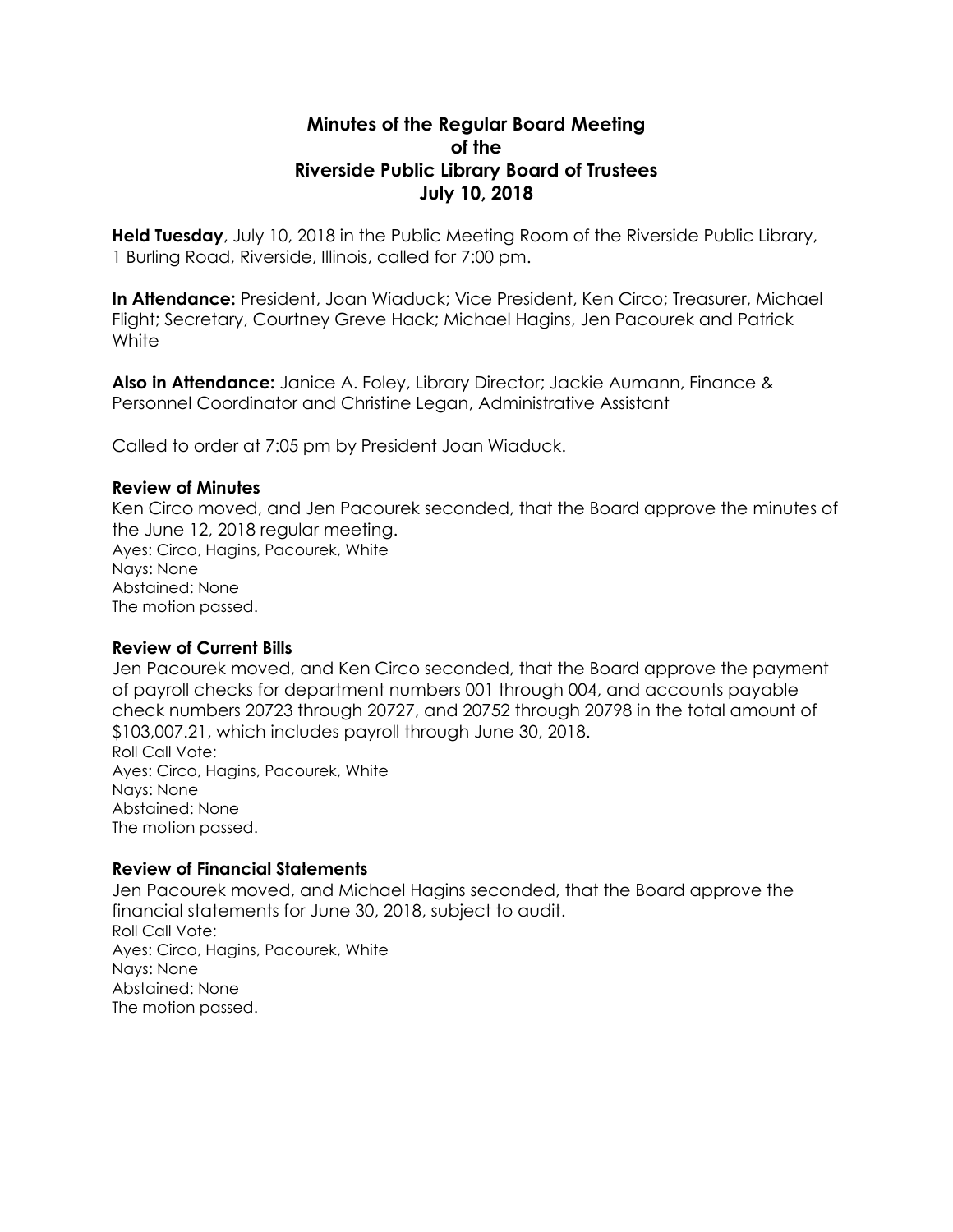### **Committee Reports** *Finance*

*J*ackie Aumann informed the Board that the Library is on target with fifty percent of the yearly budget yet to be used. She reported that as the year progresses, she keeps a close watch on the budget to keep the Library on track.

Courtney Greve Hack arrived at 7:11 pm.

Michael Flight arrived at 7:13 pm.

## *Building & Grounds*

Joan Wiaduck inquired about the possibility of scraping and painting the wrought iron railings by the handicap ramp. The Board discussed the pros and cons of asking for community volunteers versus hiring a contractor to do the work. The Library Director stated that she can obtain a quote for the work.

### *Policy & Bylaws*

Patrick White advised the Board that he would follow up with the Cook County State's Attorney concerning the Library's involvement in the case against the convicted sex offender who violated the terms of his parole and the Library's internet policy on May 24, 2018.

## *Technology*

The Library Director informed the Board that the hotspots have been ordered but that delivery has been delayed due to a manufacturing issue.

The Library Director informed the Board that the new wiring has been completed. She also stated that the feedback has been positive regarding the relocation of the reference desk, and nonresidents have not had an issue with showing ID to use the computers.

Sharon Shroyer is working on quotes for new laptops.

## *Special Projects—Lower Level Renovation Project*

Michael Hagins expressed his thanks to Ken Circo for his contributions to the 4th of July event.

The Library Director stated that the list of donors has been updated on the website through July. She will send an email with the donation totals.

Courtney Greve Hack will draft a press release to the Landmark to publicly announce the progress the Library has made so far towards our fundraising goals. She will also inquire whether Culver's will sponsor a food night to help the Library raise money. Michael Flight will talk to Tony's Finer Foods about being a sponsor.

Ken Circo volunteered to construct a thermometer board to display in front of the Library to mark our financial progress for the Lower Level Renovation Project.